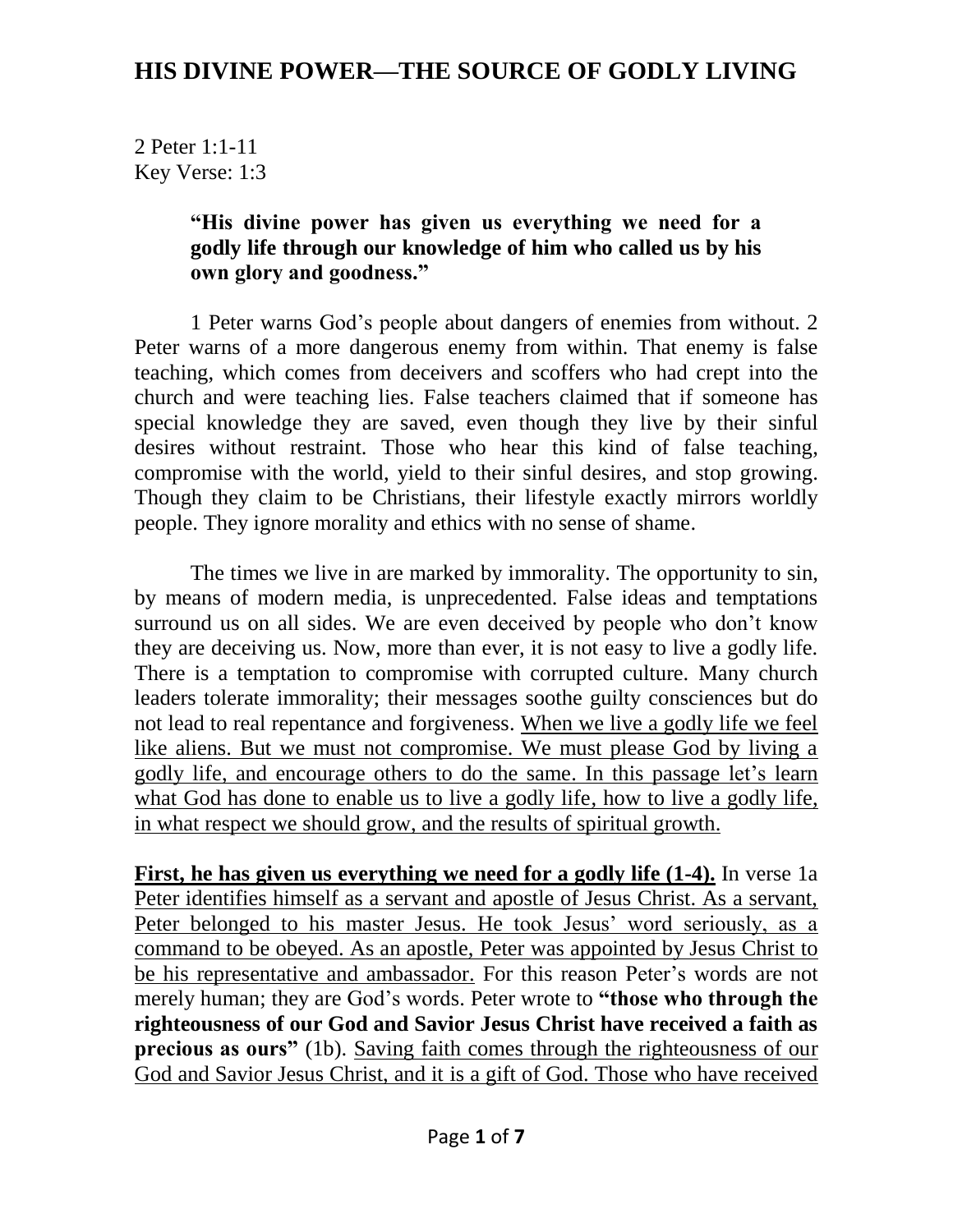this gift are all equal, be they Jew or Gentile. There is no hierarchy between apostles and other believers—they have an equal standing in regard to saving faith. Jesus alone is the center and foundation of our faith, and we are all equal in the sight of God.

In verse 1, Peter calls Jesus **"our God and Savior, "** in verse 2, **"Jesus our Lord,"** in verses 8,14 and 16, **"our Lord Jesus Christ, "** in 1:11, 2:20 and 3:18, **"our Lord and Savior Jesus Christ,"** and in 3:2, **"our Lord and Savior."** He emphasized Jesus' deity. Why does he proclaim Jesus' deity throughout the entire letter? It was to refute the false teachers' denial of Jesus' sovereignty (2:1). These days also, many false teachers deny Jesus' deity. They emphasize his humanity and example, but deny that he is God who must be obeyed. They hope to have saving faith without a real relationship with Christ that involves obedience. For example, Jesus said, **"Whoever wants to be my disciple must deny themselves and take up their cross and follow me"** (Mk 8:34b). False teachers dismiss these words as relative, claiming that the person of Jesus is merely human. They like Jesus' teaching about being his friend, but not teachings that require painful obedience to the world mission command, the call to sacrifice, and holy living. To acknowledge Jesus' deity means that we must obey his teachings absolutely. Our democratic society emphasizes individual rights and freedom. When we don't like the president, we complain and vote against him. Christians should not treat Jesus in this way. Jesus is God, who made the heavens, the earth, and each of our lives. Jesus is the only way of salvation God has given us. When Jesus speaks to us, we need to take his words very seriously, whether we like them or not.

In verse 2 Peter blesses the recipients with grace and peace in abundance through the knowledge of God and Jesus our Lord. Here the word "knowledge" is translated from the Greek word "epignosis." This refers to correct knowledge, or true knowledge about someone. It is to know God and Christ as they truly are. This knowledge is relational, uniting us to Christ as true believers. The result is abundant grace and peace for all who believe.

In verses 3-4 Peter tells us what God has given us for a godly life. Let's read verse 3. **"His divine power has given us everything we need for a godly life through our knowledge of him who called us by his own glory and goodness."** Jesus' divine power is a source of salvation and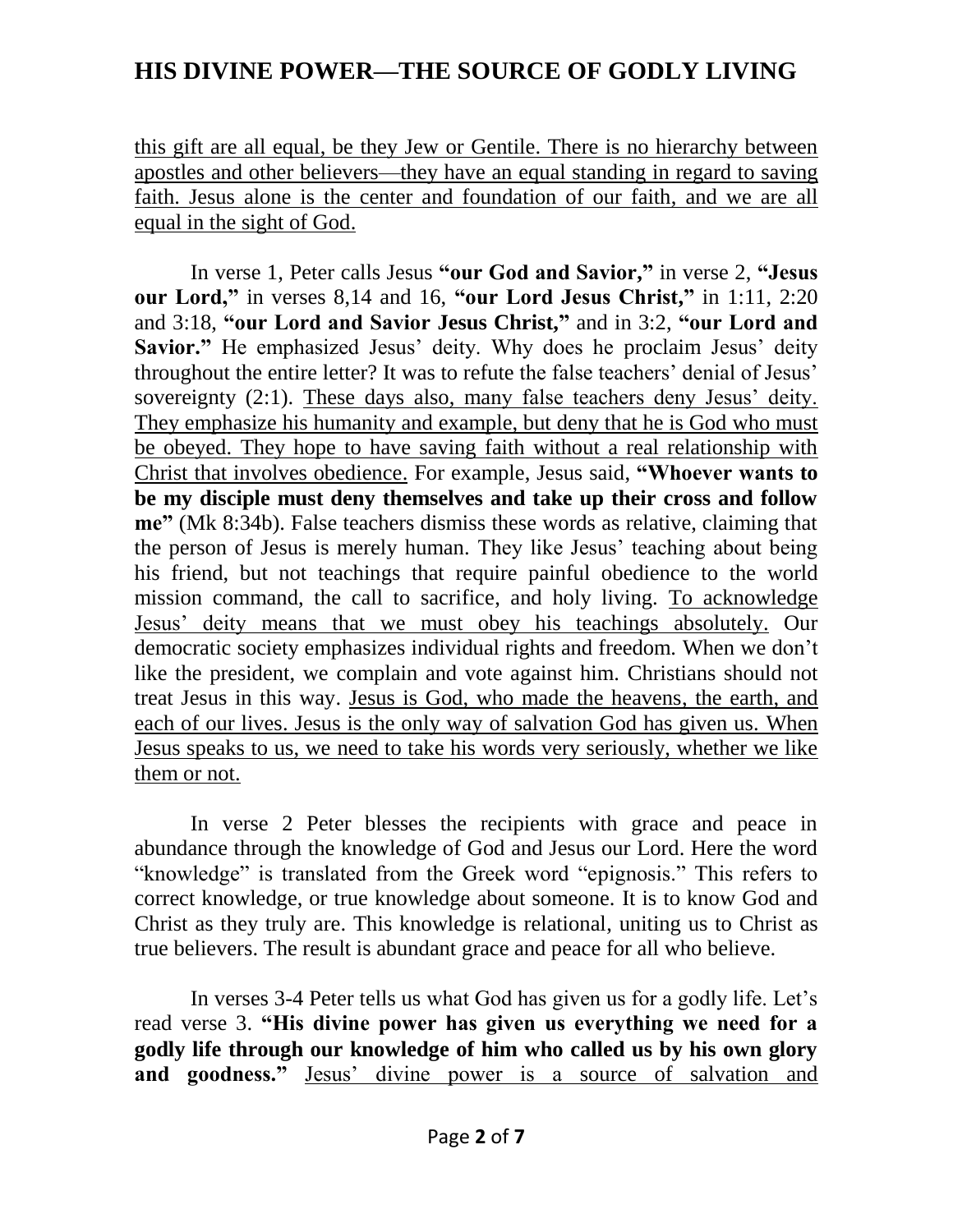transformation that can make any person a child of God, and enable them to live a godly life. Last year Chuck Colson passed away. He was an intelligent and shrewd politician. Merciless and ruthless, he was known as President Nixon's "hatchet man." No one could imagine that he would become a Christian. But he became a sincere, devout Christian whose influence reached the whole world. Michael W. Smith heard God's call as a young teen, but ignored it. Later, he used his singing talent to make money in bars and became addicted to drugs. He was full of guilt, but could not escape, no matter how hard he tried. After three years of this, he had a bad experience in which he nearly died. But Jesus' divine power delivered him and changed him. Now he is a man of godly integrity and an influential Christian musician. This is the experience of all believers, including me. We were hopeless, powerless and objects of God's wrath (Eph 2:3,12). We were dead in our sins (Ro 5:6,8; Eph 2:1). But God gave us his life through Jesus. It was not because of anything we have done. It was totally by God's divine power. This divine power not only changes us, but enables us to live a godly life.

How did this divine power come to work in us? Jesus called us by his own glory and goodness. Jesus revealed himself to us, so that we could know him. This knowledge of Jesus is not informational, but personal. Why did Peter emphasize this knowledge of Jesus? It was to distinguish knowledge of Jesus from false teaching of Gnostics. They claimed that secret knowledge saves people, but only certain special people have this knowledge. However, Jesus invites anyone and everyone to believe in him. Jesus taught the way of salvation openly and plainly so that everyone can understand. Whoever responds enters into a relationship with Jesus and receives salvation. The phrase "godly life" in verse 3 may better be translated "life and godliness," as it was in the older NIV. This emphasizes that we have eternal life and that we can live as children of God. We can grow to become like God. Through Jesus, God forgives all of our sins, and he also sends his Holy Spirit to enable us to live a godly life. In a word, God has given us all we need in Jesus. In order to live a godly life, we don't need to spend our money on some kind of guru, or on books that give secular wisdom. Everything we need for life and godliness comes from Jesus. Jesus is ready to bless us abundantly with whatever we need, free of charge every day (Isa 55:1-2). The problem is that people do not come to Jesus and instead seek help somewhere else, like from friends, or Google. These may provide temporary help, but do not solve our deepest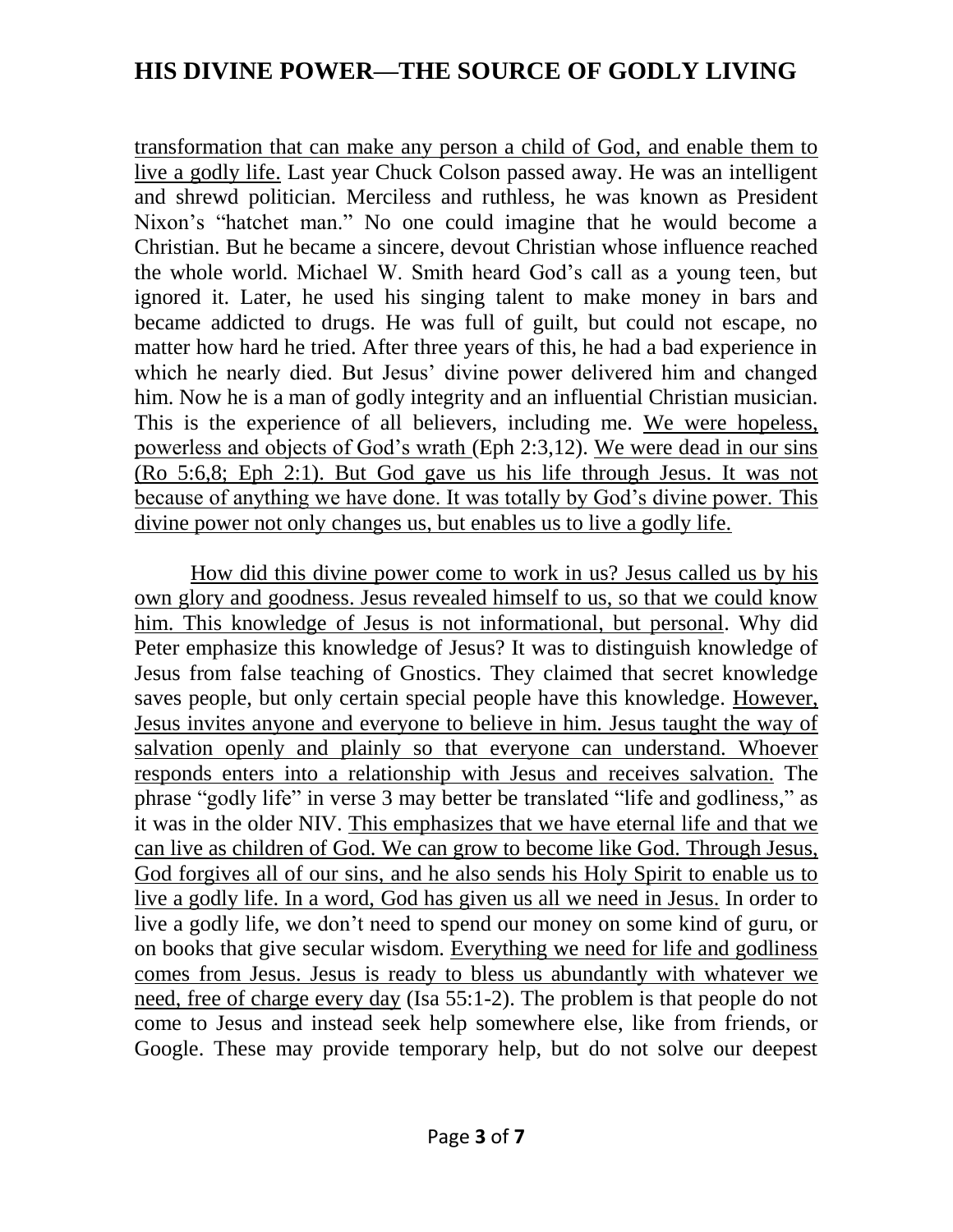problems. When we truly come to Jesus, we find a real solution and everything we need. Let's come to Jesus!

Verse 3 ends with the phrase, **"…who called us by his own glory and goodness."** This work of salvation was initiated by God for his own glory. As his power works in the lives of people to save and transform lowly sinners, God's own glory is revealed. God is almighty God, loving God, holy God, compassionate God, and God who saves. God is good and he does good things for people who don't deserve it at all. Because he wants to express his love and kindness, he pours out his blessings upon us.

We find further blessing in verse 4: **"Through these he has given us his very great and precious promises, so that through them you may participate in the divine nature and escape the corruption in the world caused by evil desires."** God has given us promises that fill the Bible from beginning to end. Someone counted 365 specific Messianic promises which Jesus fulfilled in detail when he came the first time.<sup>1</sup> Many promises remain to be fulfilled, especially in regard to Jesus' second coming. God has also given many specific promises to enable his people to live godly lives in this world. Anyone who has accepted Jesus Christ as their God and Savior can claim these promises as their own. This is how we can access his divine power practically. For example, many worries arise as we live in this world, such as what to eat and what to wear and who to marry. Jesus promises, **"But seek first his kingdom and his righteousness, and all these things will be given to you as well"** (Mt 6:33). Again, many anxieties arise in our hearts as we live in this world. We wonder how we will survive. Philippians 4:6-7 say, **"Do not be anxious about anything, but in every situation, by prayer and petition, with thanksgiving, present your requests to God. And the peace of God, which transcends all understanding, will guard your hearts and your minds in Christ Jesus."** Sometimes, we are tempted to give up doing good because we don't see visible fruit. Galatians 6:9 says, **"Let us not become weary in doing good, for at the proper time we will reap a harvest if we do not give up."** Sometimes we feel overwhelmed by the power of sin and do not know how to get free from guilt feelings. 1 John 1:9 says, **"If we confess our sins, he is faithful and just and will forgive us our sins and purify us from all unrighteousness."** Living in this world, we need

 $\overline{a}$ 

<sup>1</sup> http://www.bibleprobe.com/365messianicprophecies.htm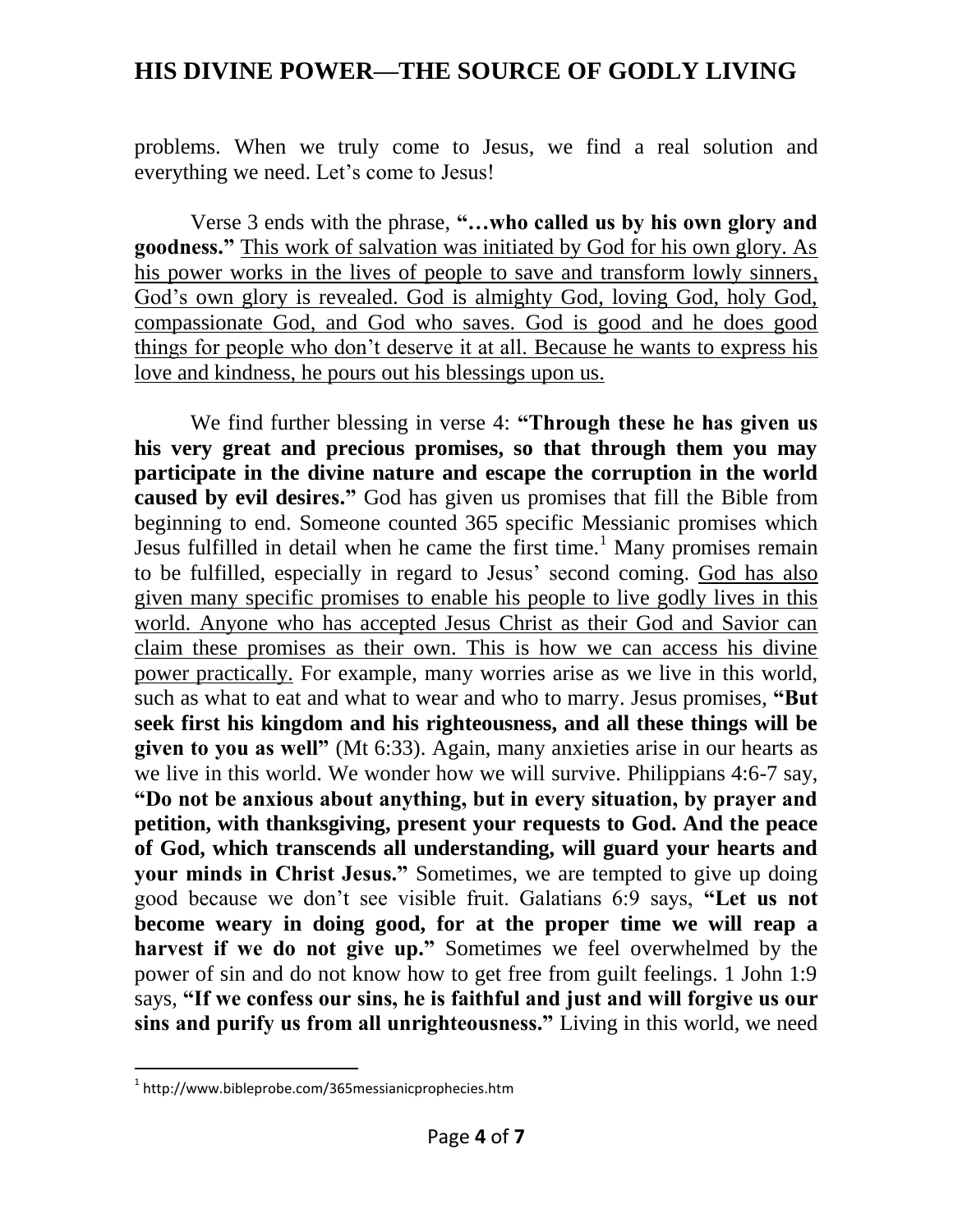money to survive. Sometimes we begin to calculate and become stingy in offering to God. Malachi 3:10 says, **"'Bring the whole tithe into the storehouse, that there may be food in my house. Test me in this,' says the Lord Almighty, 'and see if I will not throw open the floodgates of heaven and pour out so much blessing that there will not be room enough to store it.'"** Car accidents, robberies, and other tragedies happen while we live in this world. But Jesus promises, **"Surely, I am with you always, to the very end of the age"** (Mt 28:20b). When we hold on to these promises, we can live a vibrant and victorious life in this world. Why does Peter call these **"very great and precious promises"**? It is because God never lies, but keeps his promises. And through these promises we can have a tremendous blessing.

What blessings can we enjoy through these promises? **In the first place, we can participate in the divine nature.** In the past, we wanted to live a godly life. Yet our sinful desires hindered us. But God has redeemed us by the precious blood of Christ and made us his children. Now, we can come to God, calling, **"Abba, Father."** As we do, he shares his mind with us. He pours his joy and peace and strength into our hearts. We receive the wisdom and power to imitate him and participate in the divine nature. Now we are able to live a godly life.

**In the second place, through these promises we can escape the corruption in the world caused by evil desires.** Corruption is rooted in sinful desires that reside within our hearts. People try to root out corruption by making laws, and through education or social reforms. These efforts may seem to work for a while. But they do not solve the root problem. So the problem resurfaces. However, when we hold on to God's promises, they enable us to escape the corruption in the world caused by evil desires. In the classic, "Pilgrim's Progress," John Bunyan illustrates this. Whenever the main character, Christian, was tempted to go astray, Evangelist or Shepherd reminded him of God's promises. As Christian held on to God's promises he could escape the corruption in the world and enter the heavenly city. When we see this world, it seems to have many good things which are glittering and attractive. But Apostle John described this world as **"the cravings of sinful man, the lust of the eyes, and the boasting of what he has and does"** (1 Jn 2:16, 1984 NIV). **"The world and its desires pass away, but whoever does the will of God lives forever"** (1 Jn 2:17). Let's hold on to God's promises and escape the corruption in the world caused by evil desires.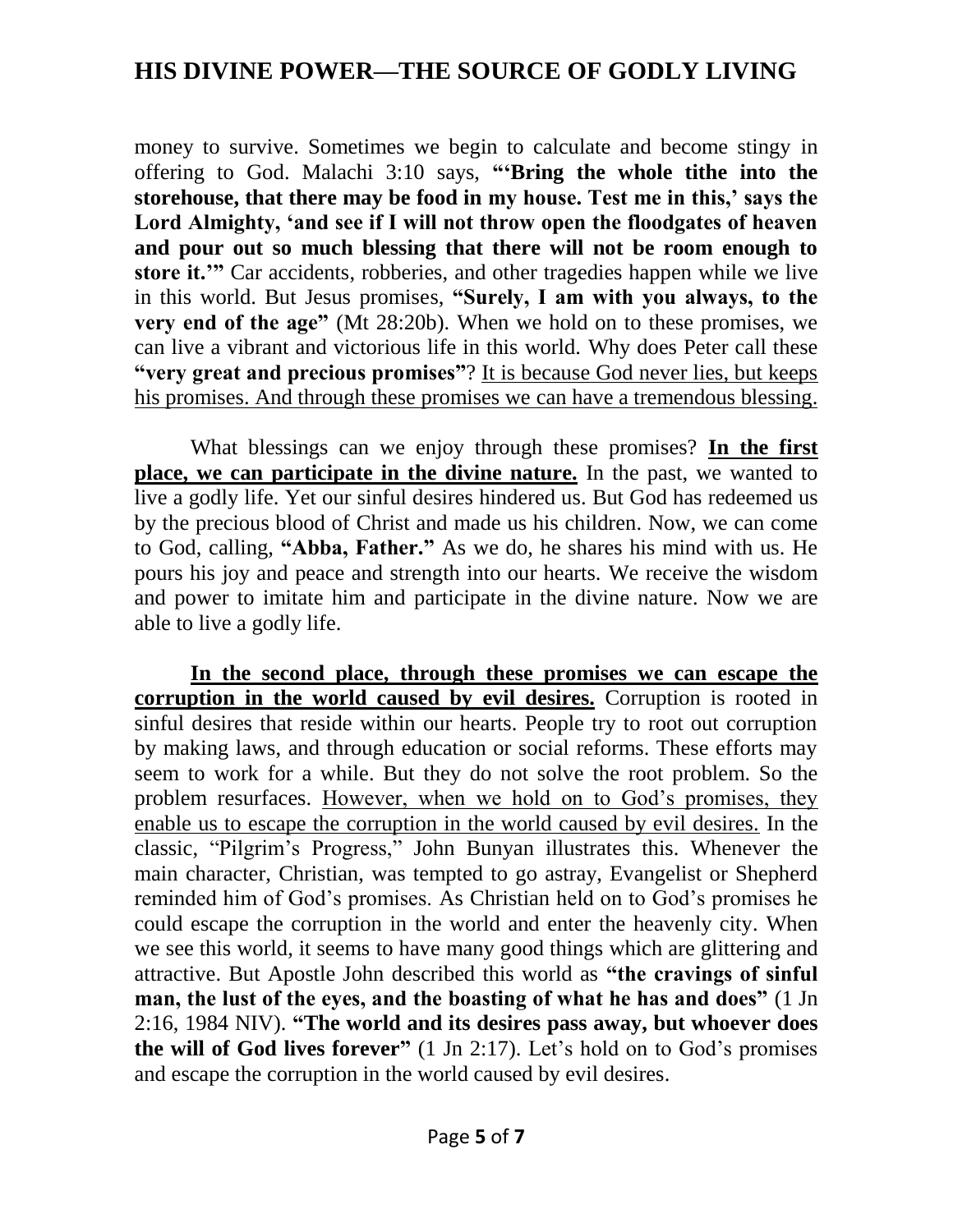**Second, make every effort (5-11).** In the first part, we learned what God has done for us. In this part, we learn how we should respond. Verses 5 and 10 both contain the phrase, **"…make every effort…."** These words seem to contradict the gospel truth that we are saved by grace alone, not by anything that we do. But in fact, they are written in the context of that truth to address an error that Christians can fall into. Some people misuse God's sovereign bestowal of grace as an excuse to avoid human responsibility. In the time of William Carey (1761-1834), many church leaders, under the influence of Calvin's predestination, misunderstood that God would carry out the world mission command by himself while they did nothing. When Carey emphasized that to **"go and make disciples of all nations"** was all Christians' responsibility, he was told, "Sit down, young man. If God wants to convert the heathen, he will do so without help from you or me." Nevertheless, Carey believed God wanted him to obey the world mission command. While working as a shoemaker, he memorized a foreign language word by word. After fixing one shoe, he memorized one word. Later he went to India as a missionary. Though he suffered much, God's blessing on his obedience was evident to all. In this way he became a father of modern missions. He said, "Expect great things from God, attempt great things for God." God does not use people who sit down under a tree waiting for the apple to drop into their mouths. God uses people who climb the tree and pick the apple. God wants us to cooperate with what he is doing.

What should we do in order to live a godly life? Let's read verses 5-7, **"For this very reason, make every effort to add to your faith goodness; and to goodness, knowledge; and to knowledge, self-control; and to selfcontrol, perseverance; and to perseverance, godliness; and to godliness, mutual affection; and to mutual affection, love."** Faith is the foundation of all of these virtues. The ultimate result of faith is love. **"Goodness"** depicts moral excellence expressed in deeds—virtue in action. **"Knowledge"** comes from "gnosis" which is the practical wisdom to deal with life. **"Self-control"** means to do what we should do instead of what we like to do. **"Perseverance"** is not just passive endurance; it is the voluntary, daily suffering of hard and difficult things in order to serve God. **"Godliness**" is an awareness of God and reverence for him in all things. **"Mutual affection"** means to share our warm and tender hearts with all those in the family of faith. **"Love"** is the kind of outgoing, selfless attitude that leads one to